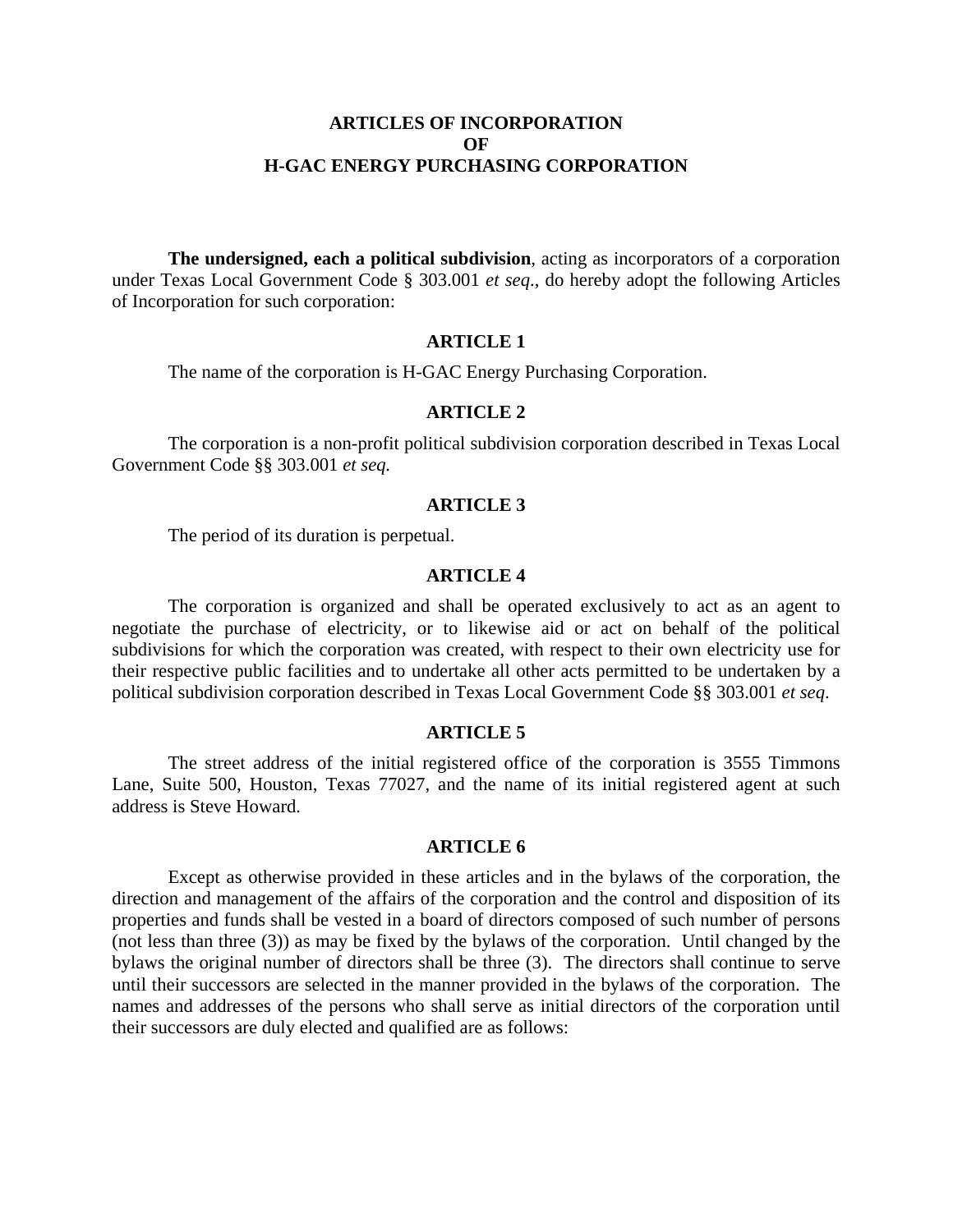| Name                  | Address                                              |
|-----------------------|------------------------------------------------------|
| <b>Guy Sutherland</b> | 3555 Timmons Lane, Suite 500<br>Houston, Texas 77027 |
| Terry Henley          | 3555 Timmons Lane, Suite 500<br>Houston, Texas 77027 |
| Andy Meyers           | 3555 Timmons Lane, Suite 500<br>Houston, Texas 77027 |

### **ARTICLE 7**

The corporation shall have no members with voting rights.

## **ARTICLE 8**

These articles of incorporation, and the corporation's bylaws, have been approved by ordinance, resolution or order adopted by the governing body of each political subdivision for which the corporation is created. The power to alter, amend or repeal the bylaws or to adopt new bylaws shall be vested in the board of directors, save and except Article 3 of the bylaws.

### **ARTICLE 9**

Any action required to, or which may, be taken at a meeting of the directors or a committee of the board of directors may be taken without a meeting if a consent in writing, setting forth the action to be taken, is signed by a sufficient number of directors or committee members as would be necessary to take that action at a meeting at which all of the directors or committee members were present and voted, provided such consent is in the form provided for and such action is taken in accordance with the Texas Non-Profit Corporation Act, these Articles of Incorporation and the Bylaws of the corporation.

### **ARTICLE 10**

Pursuant to Article 6.02, Subsection (3) of the Texas Non-Profit Corporation Act, upon dissolution of the corporation in accordance with the laws of the State of Texas, the board of directors, after paying or making provision for payment of all liabilities of the corporation, and after returning, transferring, or conveying those assets of the corporation that are held subject to conditions requiring such return, transfer, or conveyance, shall distribute all the corporation's remaining assets to one or more non-profit corporations and/or public entities and/or political subdivisions as the board of directors in its sole discretion shall determine.

### **ARTICLE 11**

A director of the corporation shall not be liable to the corporation for monetary damages for an act or omission in the director's capacity as a director, except that this Article 11 does not eliminate or limit the liability of a director of the corporation to the extent the director is found liable for: (i) a breach of the director's duty of loyalty to the corporation; (ii) an act or omission not in good faith that constitutes a breach of duty of the director to the corporation or an act or omission that involves intentional misconduct or a knowing violation of the law; (iii) a